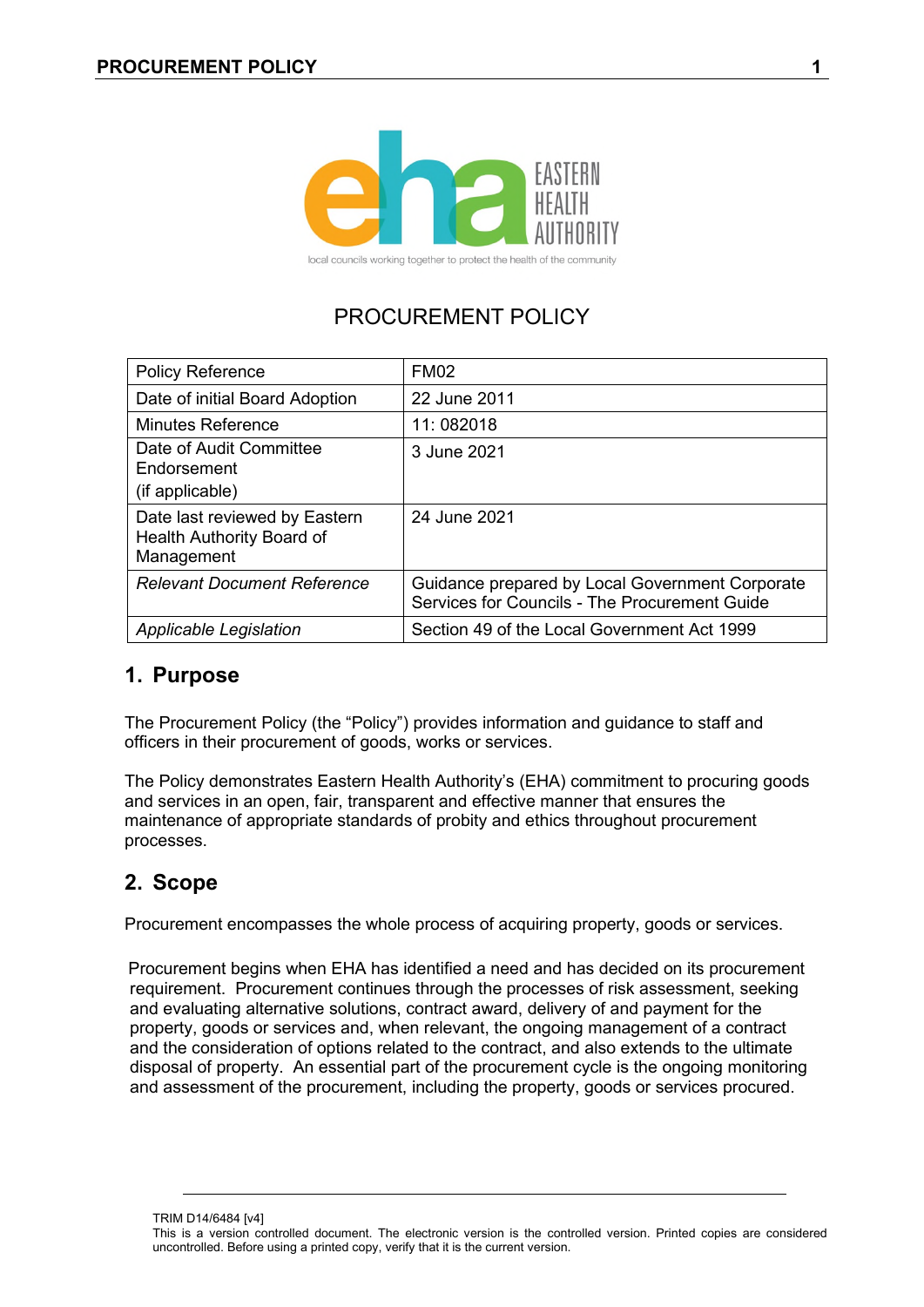## **3. Policy Objective**

EHA aims to achieve advantageous procurement outcomes by:

- enhancing value for money through fair, competitive, non-discriminatory procurement
- promoting the use of resources in an efficient, effective and ethical manner
- making decisions with probity, accountability and transparency
- advancing and/or working within EHA's economic, social and environmental policies
- providing reasonable opportunity for competitive local businesses to supply to EHA appropriately managing risk; and
- ensuring compliance with all relevant legislation.

### **4. Procurement Principles**

 EHA must have regard to the following principles in its acquisition of goods and services:

- 4.1 *Encouragement of open and effective competition*
- 4.2 *Obtaining Value for Money*
	- 4.2.1 This is not restricted to price alone
	- 4.2.2 An assessment of value for money must include, where possible, consideration of:
		- the contribution to EHA's long term financial plan and strategic direction
		- any relevant direct and indirect benefits to EHA, both tangible and intangible
		- efficiency and effectiveness of the proposed procurement activity
		- the performance history, and quality, scope of services and support of each prospective supplier
		- fitness for purpose of the proposed goods or service
		- whole of life costs
		- EHA's internal administration costs
		- technical compliance issues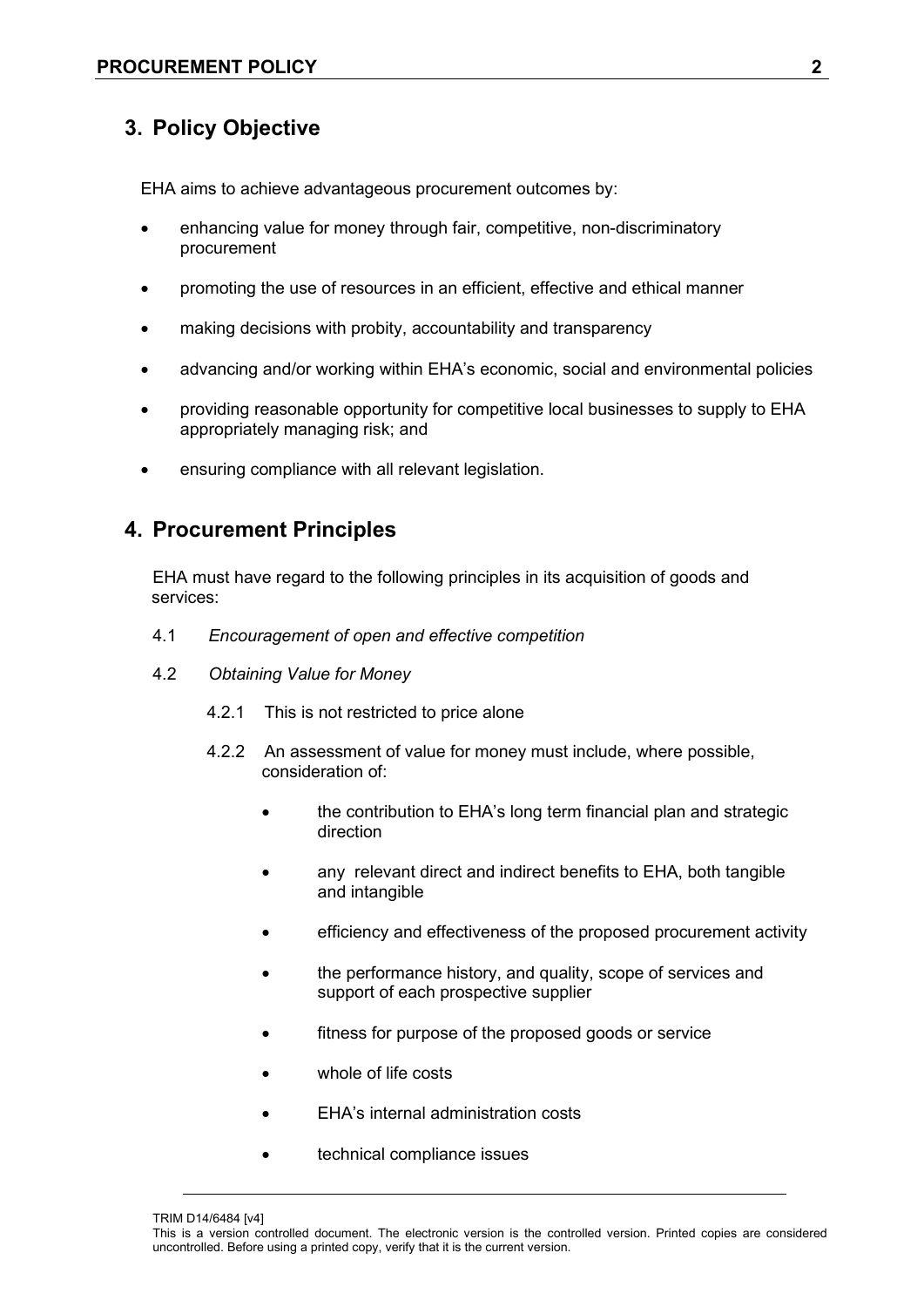- risk exposure; and
- the value of any associated environmental benefits.
- 4.3 *Probity, Ethical Behaviour and Fair Dealing*

EHA is to behave with impartiality, fairness, independence, openness and integrity in all discussions and negotiations.

4.4 *Risk Management* 

Ensure that appropriate risk management practices are in place for procurement activities including risk identification, assessment, and implementation of controls.

- 4.5 *Accountability, Transparency and Reporting*
- 4.6 *Ensuring compliance with all relevant legislation*
- 4.7 *Encouragement of the development of competitive local business and industry*

Where the evaluation criteria are comparable, EHA may consider the following:

- *the creation of local employment opportunities*
- *increased availability of local servicing support*
- *increased convenience with communications with the supplier for contract management*
- *economic growth within the local area*
- *benefit to EHA of associated local commercial transaction; and/or*
- *the short and long term impact of the procurement on local business.*
- 4.8 *Environmental protection*

EHA will seek to:

- adopt purchasing practices which conserve natural resources
- align the EHA's procurement activities with principles of ecological sustainability
- purchase recycled and environmentally preferred products where possible
- integrate relevant principles of waste minimisation and energy
- foster the development of products and services which have a low environmental impact
- provide leadership to business, industry and the community in promoting the use of environmentally sensitive goods and services.

TRIM D14/6484 [v4]

This is a version controlled document. The electronic version is the controlled version. Printed copies are considered uncontrolled. Before using a printed copy, verify that it is the current version.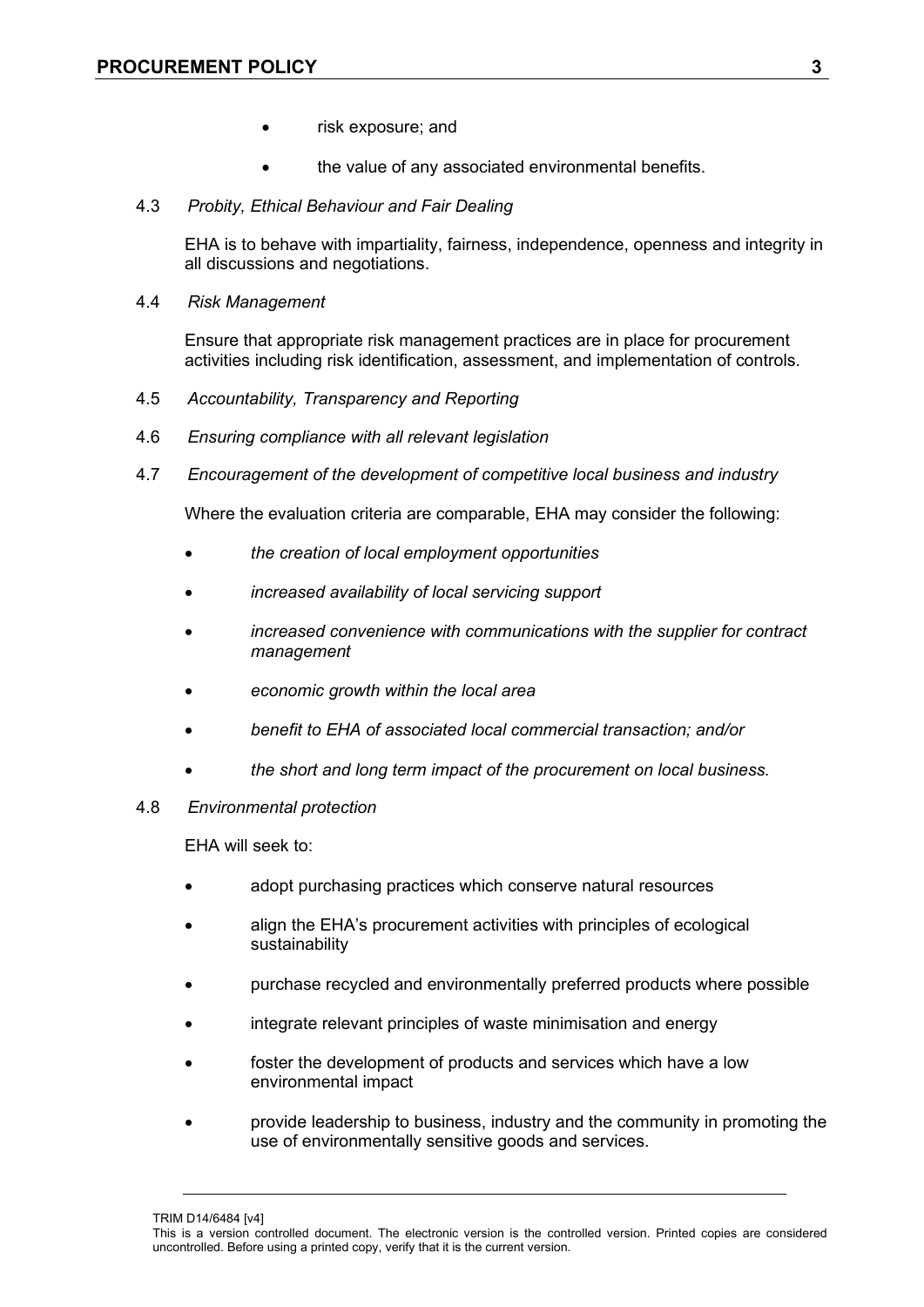#### 4.9 *Financial Responsibility*

Ensure that EHA employees procure Goods, Works, or Services where there is an approved and allocated budget for that purchase, and where an EHA employee with the appropriately delegated financial authority approves the purchase.

### **5 Selection of an Appropriate Procurement Process**

- 5.1 *EHA will generally select from one of the following procurement processes:*
	- Open tendering
	- Select tendering
	- Direct negotiation with a preferred supplier, group of suppliers or supplier panel
	- Request for quotes
	- The use of existing third party contracts
	- Joint procurement arrangements with constituent councils
	- Direct sourcing
	- Panel arrangements (eg Local Government Association Procurement, Strategic Purchasing) or arrangements with prequalified suppliers.

The appropriate procurement method will be determined on a case by case basis.

Participation in the procurement process imposes costs on EHA and potential suppliers. These costs will be considered when determining a process commensurate with the sale, scope and relative risk of the proposed procurement and where relevant.

#### *5.2 Justification of Choice of Procurement Method*

Employees will select a method of approaching the market which is suited to the procurement. Determining the best method in the circumstances will generally be based on the consideration of the following types of issues:

- The nature of the procurement
- The value of the procurement
- The risk associated with the procurement
- Whether the market for the procurement is known
- What is the most efficient process to achieve EHA's objectives in a timely and cost efficient manner

TRIM D14/6484 [v4]

This is a version controlled document. The electronic version is the controlled version. Printed copies are considered uncontrolled. Before using a printed copy, verify that it is the current version.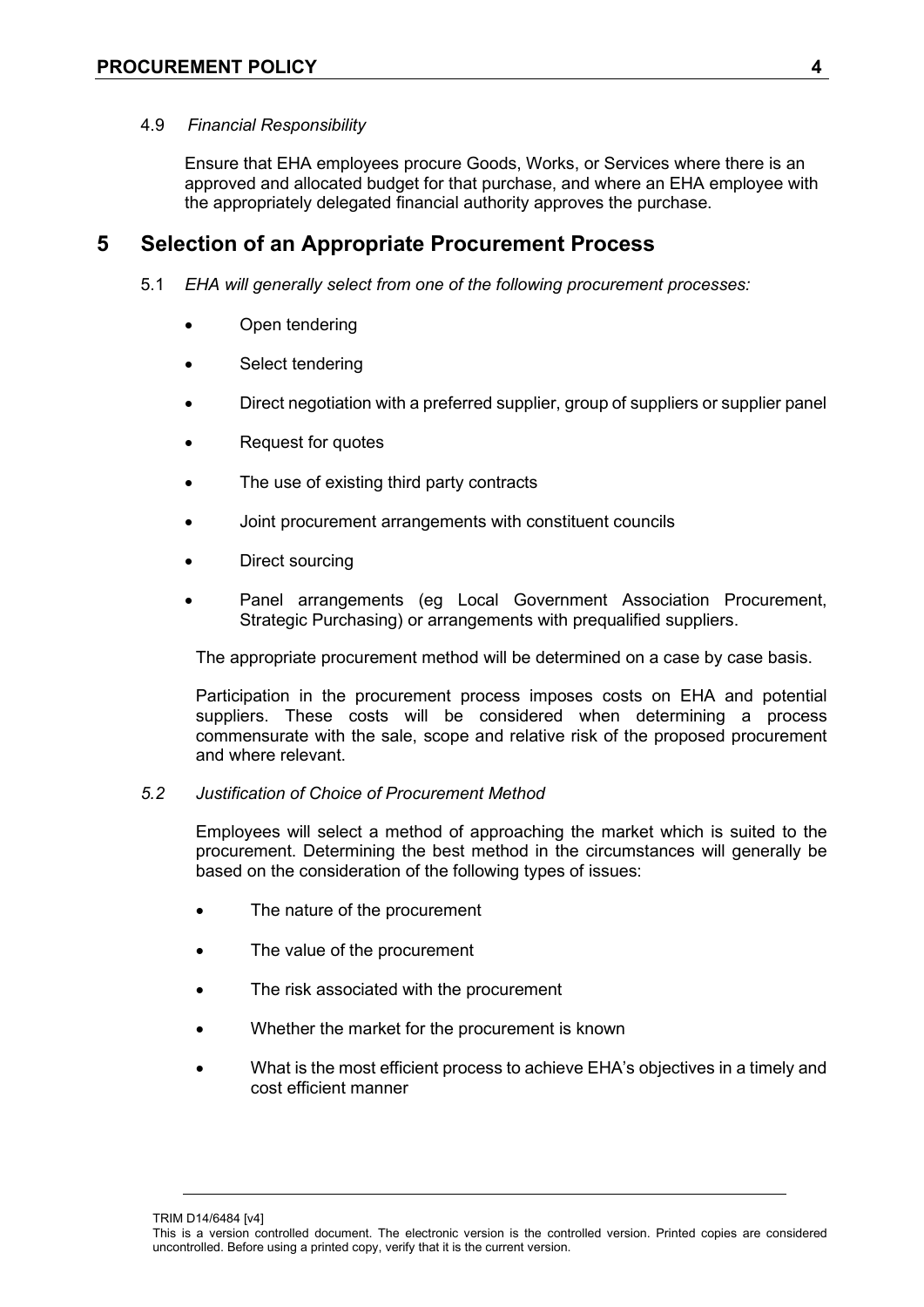*5.3 The following table provides direction regarding approach to market selection and the decision making responsibility for procurements:* 

| Procurement<br>Category | <b>Estimated</b><br><b>Value Range</b><br>(ex GST) | Acceptable Approaches to Market                                                                                                                                                                                                                                                                                                                                                                                      | <b>Decision Making</b><br>Responsibility                                                                                                        |
|-------------------------|----------------------------------------------------|----------------------------------------------------------------------------------------------------------------------------------------------------------------------------------------------------------------------------------------------------------------------------------------------------------------------------------------------------------------------------------------------------------------------|-------------------------------------------------------------------------------------------------------------------------------------------------|
| 1                       | Up to \$5K                                         | Direct sourcing/negotiation<br>$\bullet$<br>Use of existing third party<br>contracts<br>Panel<br>$\bullet$<br>arrangements/arrangements<br>with prequalified suppliers<br>Joint procurement<br>$\bullet$<br>arrangements with other<br><b>Constituent Councils</b><br>Verbal quotes from at least<br>two (2) suppliers<br>Direct negotiation with<br>$\bullet$<br>supplier(s) where market is<br>known to be limited | Employees - within<br>the limit of their<br>delegated<br>purchasing authority<br>(see below) and the<br>approved budget                         |
| $\overline{2}$          | $$5,001 -$<br>\$50,000                             | Use of existing third party<br>$\bullet$<br>contracts<br>Panel<br>arrangements/arrangements<br>with prequalified suppliers<br>Joint procurement<br>arrangements with other<br><b>Constituent Councils</b><br>Written quotes from at least<br>three (3) suppliers<br>Direct negotiation with<br>preferred supplier(s)where<br>market is known to be limited<br><b>Request for Quotation</b>                           | <b>Chief Executive</b><br>Officer - within the<br>limit of their<br>delegated<br>purchasing authority<br>(see below) and the<br>approved budget |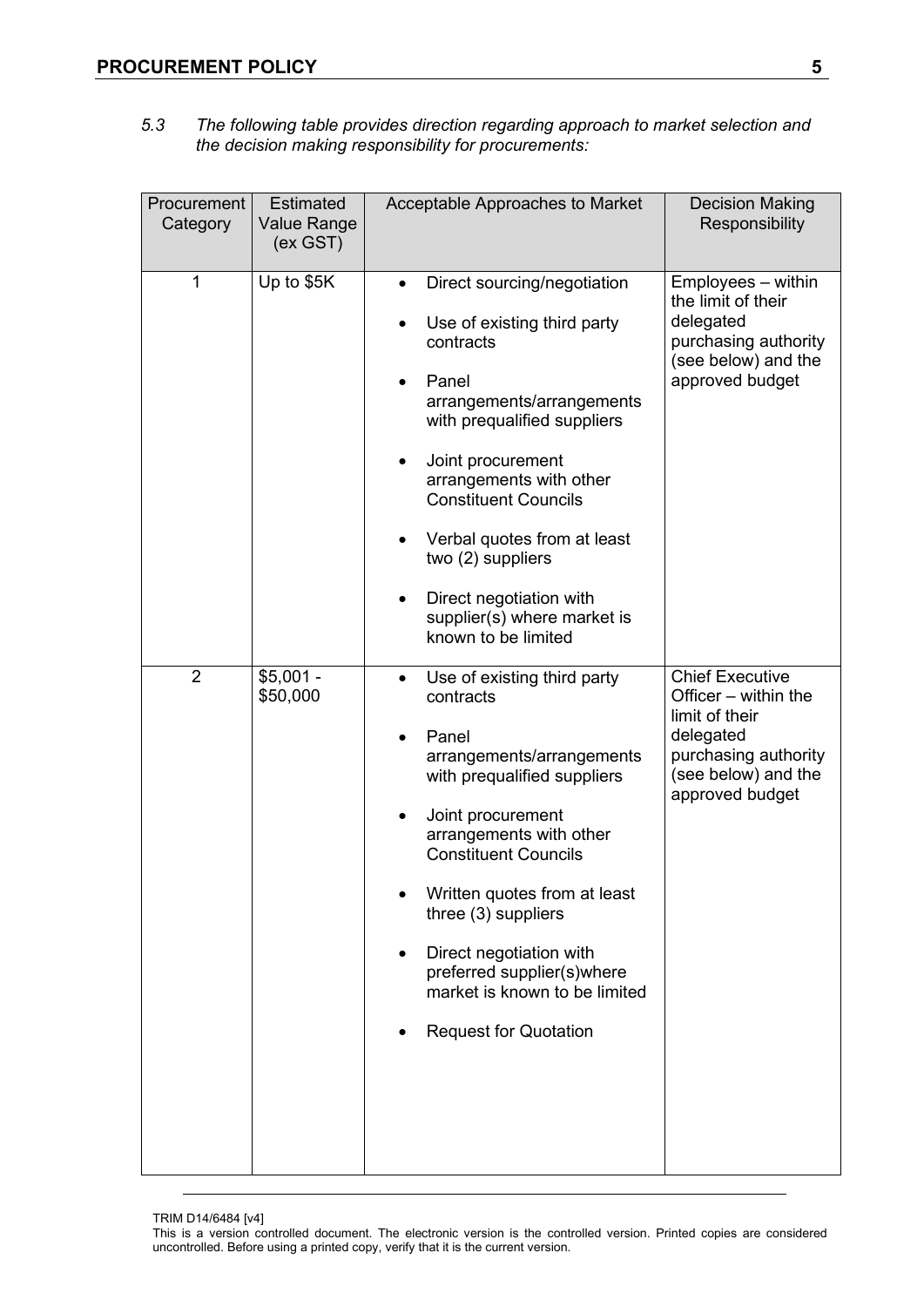| Procurement<br>Category<br>(cont.) | <b>Estimated</b><br><b>Value Range</b><br>(ex GST) | Acceptable Approaches to Market<br>(cont.)                                                                                                                                                                                                                             | <b>Decision Making</b><br>Responsibility (cont.)                                                                                           |
|------------------------------------|----------------------------------------------------|------------------------------------------------------------------------------------------------------------------------------------------------------------------------------------------------------------------------------------------------------------------------|--------------------------------------------------------------------------------------------------------------------------------------------|
| 3                                  | \$50,001 and<br>over                               | Use of existing third party<br>contracts<br>Panel<br>$\bullet$<br>arrangements/arrangements<br>with prequalified suppliers<br>Joint procurement<br>arrangements with other<br><b>Constituent Councils</b><br><b>Request for Quotation</b><br><b>Open/Select Tender</b> | <b>Chief Executive</b><br>Officer – within the<br>approved budget -<br>based on<br>recommendations by<br>Employees provided<br>in a report |

## **6 Records**

EHA must record written reasons for utilising a specific procurement method in each activity and where it uses a procurement method other than tendering.

## **7 Exemptions from this policy**

This Policy contains general guidelines to be followed by EHA in its procurement activities. There may be emergencies, or procurements in which a tender process will not necessarily deliver best outcome for EHA, and other market approaches may be more appropriate.

#### *7.1 Policy Waiver*

In certain circumstances, EHA may, after approval from its Board Members, waive application of this Policy and pursue a method which will bring the best outcome for EHA. EHA must record its reasons in writing for waiving application of this Policy.

- *7.2 Emergency Procurement* 
	- 7.1.1 CEO will undertake procurement activities during an emergency taking into account EHA's procurement objectives. Preferred suppliers must be given consideration in the first instance. An emergency is deemed a serious situation or occurrence that happens unexpectedly and demands immediate action. Emergency purchase may be made outside this policy and without Board approval if not practicable if one of the following situations exist:

TRIM D14/6484 [v4] This is a version controlled document. The electronic version is the controlled version. Printed copies are considered uncontrolled. Before using a printed copy, verify that it is the current version.